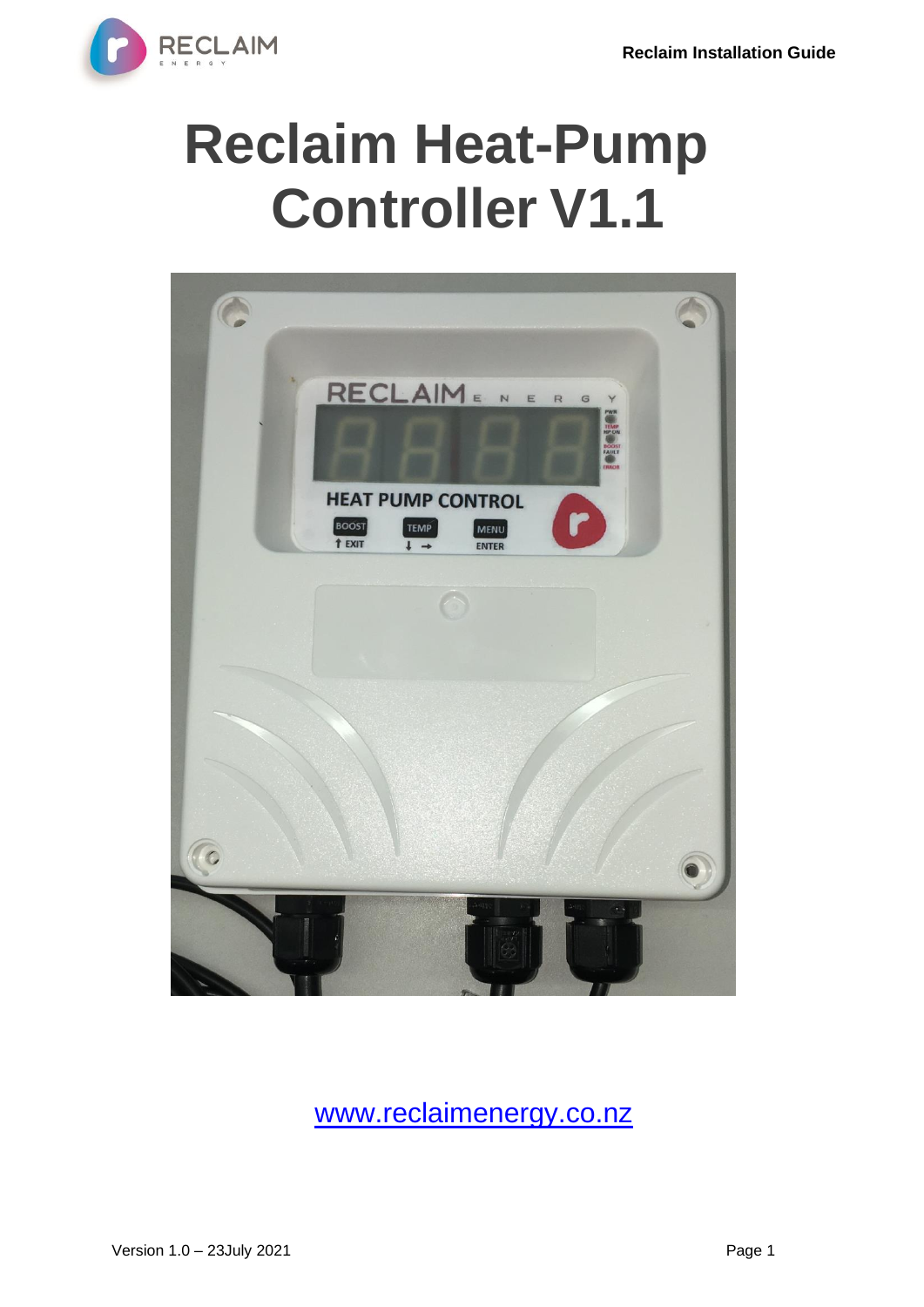

## **OVERVIEW**

This controller is designed to work only with the Reclaim hot water heat pump distributed by Apricus Australia and New Zealand. The purpose of this controller is to improve efficiency and cost effectiveness for the user.

The controller measures the tank temperature and compares that to set points that it has stored in memory. These set points can be dependant on time of day depending on the option set. Once the lower temperature is reached the controller signals the heat pump to start heating via the RJ45 cable. Once an upper temperature is attained the controller signal the heat pump to stop heating. The controller automatically manages Legionella safety, heating once a day if the Legionella safe temperature has not been attained during the day.

The 7 segment display defaults to time of day but can also show the measured temperature. 3 status LEDs show additional information as shown on page 5

The onboard Real Time Clock is maintained by a Super Capacitor on the main circuit board. This will keep the time running for 3 weeks with no power applied but itself should last for the lifetime of the controller.

The controller is prewired to be 'plug n play' and there is usually no need to remove the cover on installation. The enclosure is water resistant (to rain) and is UV resistant. The case is made of non-burning tough polycarbonate.

#### **Before You Begin Installation**

| <b>Case tools</b>                              | Philips1 screwdriver for lid screws (if required to remove cover)                                                                                                                                                                                                                                      |
|------------------------------------------------|--------------------------------------------------------------------------------------------------------------------------------------------------------------------------------------------------------------------------------------------------------------------------------------------------------|
| required                                       | Pozi 2 screwdriver for mounting screws                                                                                                                                                                                                                                                                 |
|                                                | READ THESE SAFETY PRECAUTIONS and LIMIT OF LIABILITY BEFORE YOU BEGIN                                                                                                                                                                                                                                  |
|                                                | The following pages contain instructions for qualified personnel only. They involve potentially<br>hazardous adjustments and high voltage mains wiring information.                                                                                                                                    |
| General<br><b>Safety</b><br><b>Precautions</b> | The installation to be checked at least annually for damage or malfunction.<br>All servicing to be carried out by qualified personnel only. All aspects of the<br>installation must comply with local electrical and plumbing regulations                                                              |
| <b>Installation</b><br><b>Precautions</b>      | Make sure the controller is installed out of direct sunlight, flammable liquids<br>or radiant heat sources. Power leads must face directly down.                                                                                                                                                       |
|                                                | Ensure controller is in a safe environment for users to inspect display panel.                                                                                                                                                                                                                         |
|                                                | Sensor leads should be kept 300mm (12 inches) away from mains and<br>comms cables if run parallel to those cables.                                                                                                                                                                                     |
|                                                | A readily accessible power disconnect device is required                                                                                                                                                                                                                                               |
| Warning                                        | These products are not designed for use in, and should not be used for,<br>applications which are in conjunction with items that are critical to any<br>person's health (e.g. life support systems). In any critical installation,<br>independent fail-safe back-up systems must always be implemented |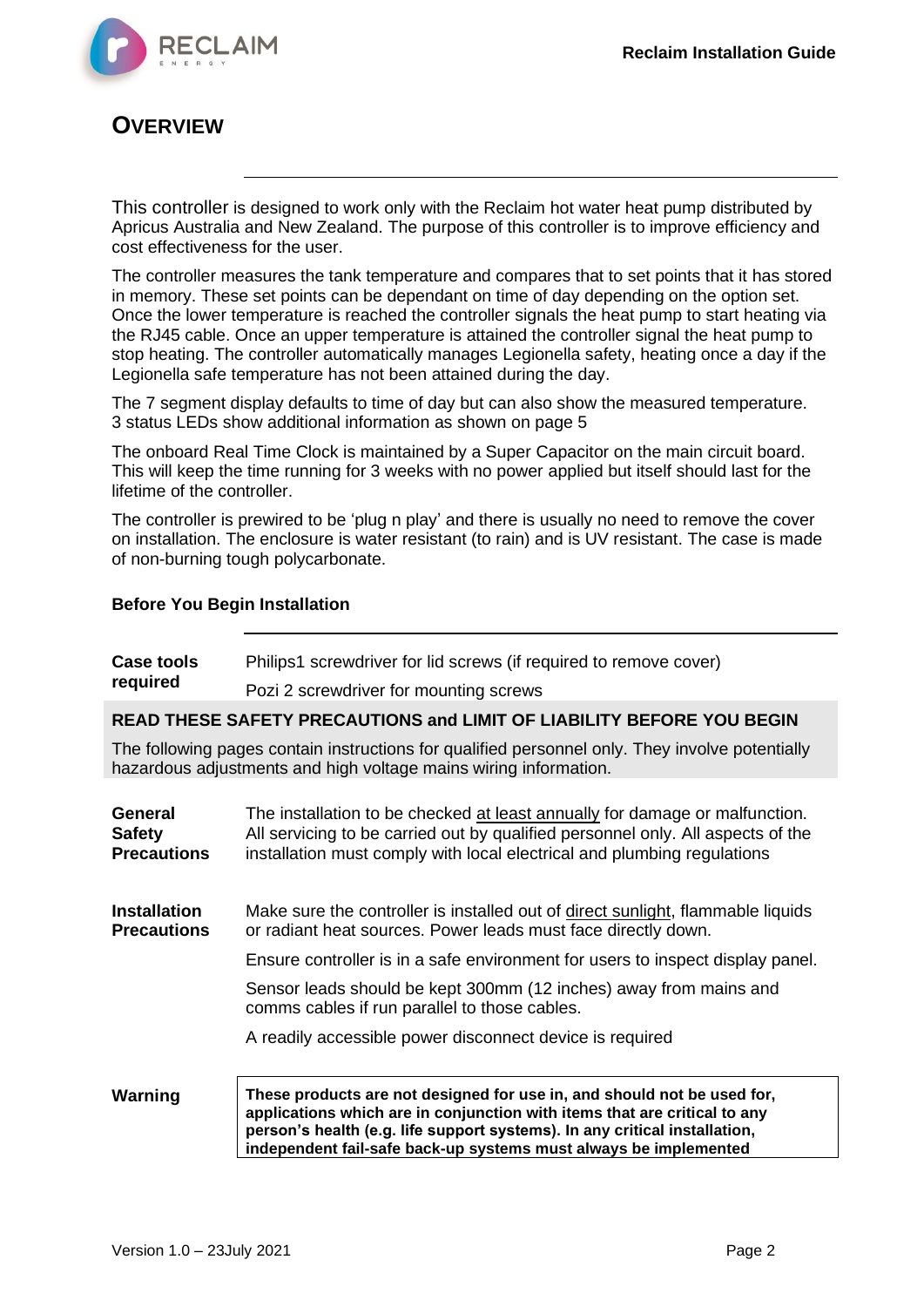

**CAUTION:**



**Dangerous Voltages may be present. No user serviceable parts. Protective enclosure must only be opened by qualified personnel.**

**Remove ALL power sources before removing protective cover. The Reclaim Controller must be installed by a qualified person.**



**Ensure suitable over-current protection and RCD protection for the Reclaim Controller is in place.**

## **INSTALLING THE RECLAIM CONTROLLER**

#### **Mounting**  Follow these steps:

- 1. Allow for the enclosure dropping 5mm (1/5 inch) from screw centres once mounted (keyhole mounting).
- 2. Place the printed drill guide template (that ships with the controller) against the wall, checking for level alignment. All four mounting holes should be used with at least two firmly secured into wood or masonry.
- 3. Mark and drill/screw as appropriate leaving the heads of the screws above the surface by approximately 3mm (1/8 inch).

**WARNING:** It is critical the sensor is mounted correctly for accurate

4. Place the unit over the four screw heads. The unit should slide down 5mm into the 'key' slots and become secured to the wall. You might need to adjust the screw height to obtain a secure fit.

readings, safe and efficient operation of the system, durability of the sensors

The sensor should be fitted into a dry metal immersion 'pocket' in the hot water cylinder. Apply plenty of heat transfer compound (available from your distributor) between the sensor and the lining of the 'pocket' then seal against water ingress where the cable exists the cylinder with neutral cure

#### **Sensor Mounting**



**Connect to Heat Pump**

**Connect PV Remote wires (only if applicable)** A 'clean set of contacts' (passive only) is expected for this input. If not, then the controller could be damaged

silicon.

The remote input is accessible by removing the cover. Ensure mains power is isolated during this work

Plug RJ45 cable into the heat pump

Loosen the cable gland and thread the cable next to the sensor cable.

Wire in as indicated



#### **SENSOR REMOTE**

**Plug in the controller to the power source**  Before power up read all safety instructions, warnings and liability statements Controller will run through start up checks including lighting all LEDs. Then first display will be the time of day the controller thinks it is. Page 7 has details on how to adjust the time.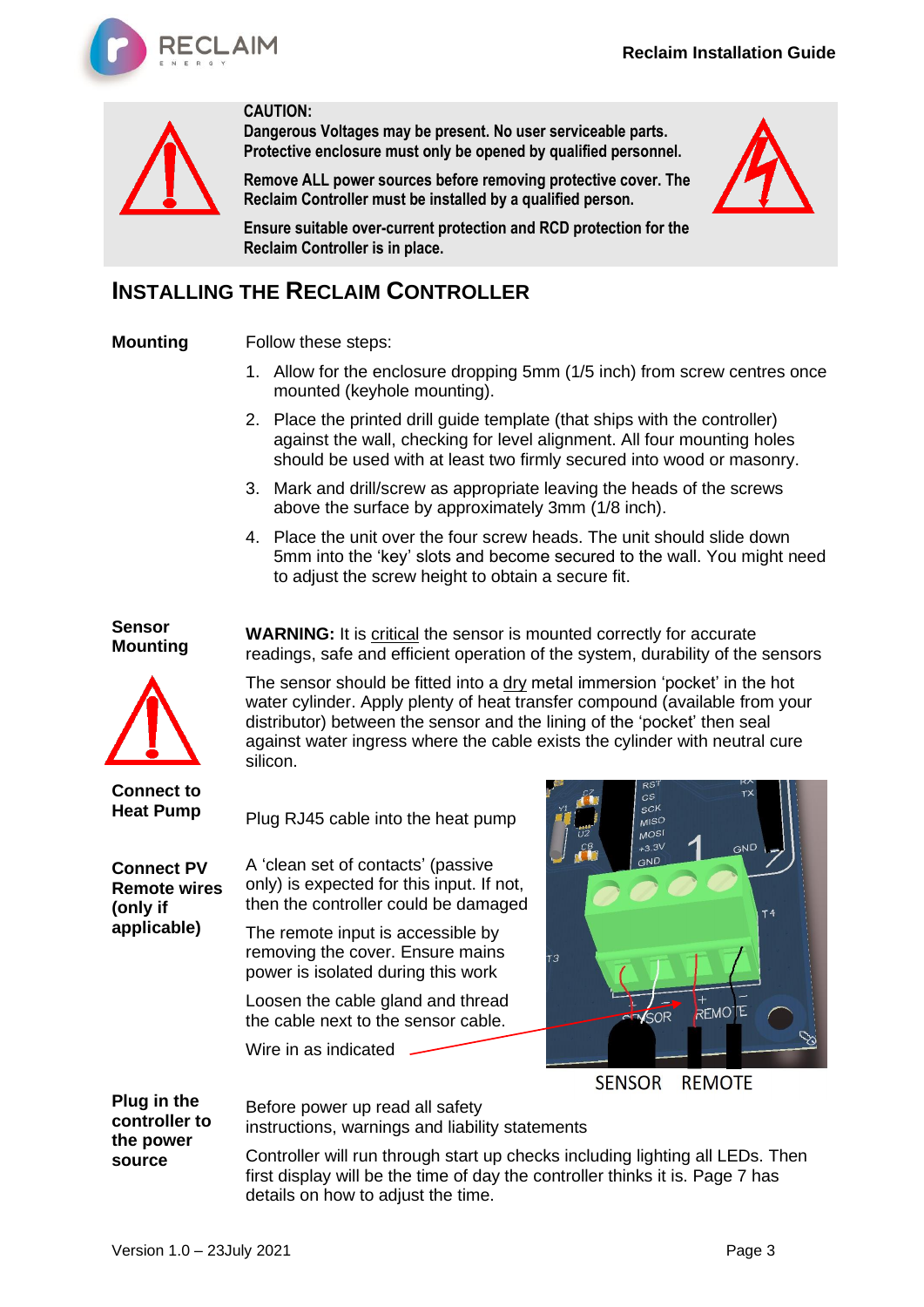

# Reclaim controller with the cover removed.

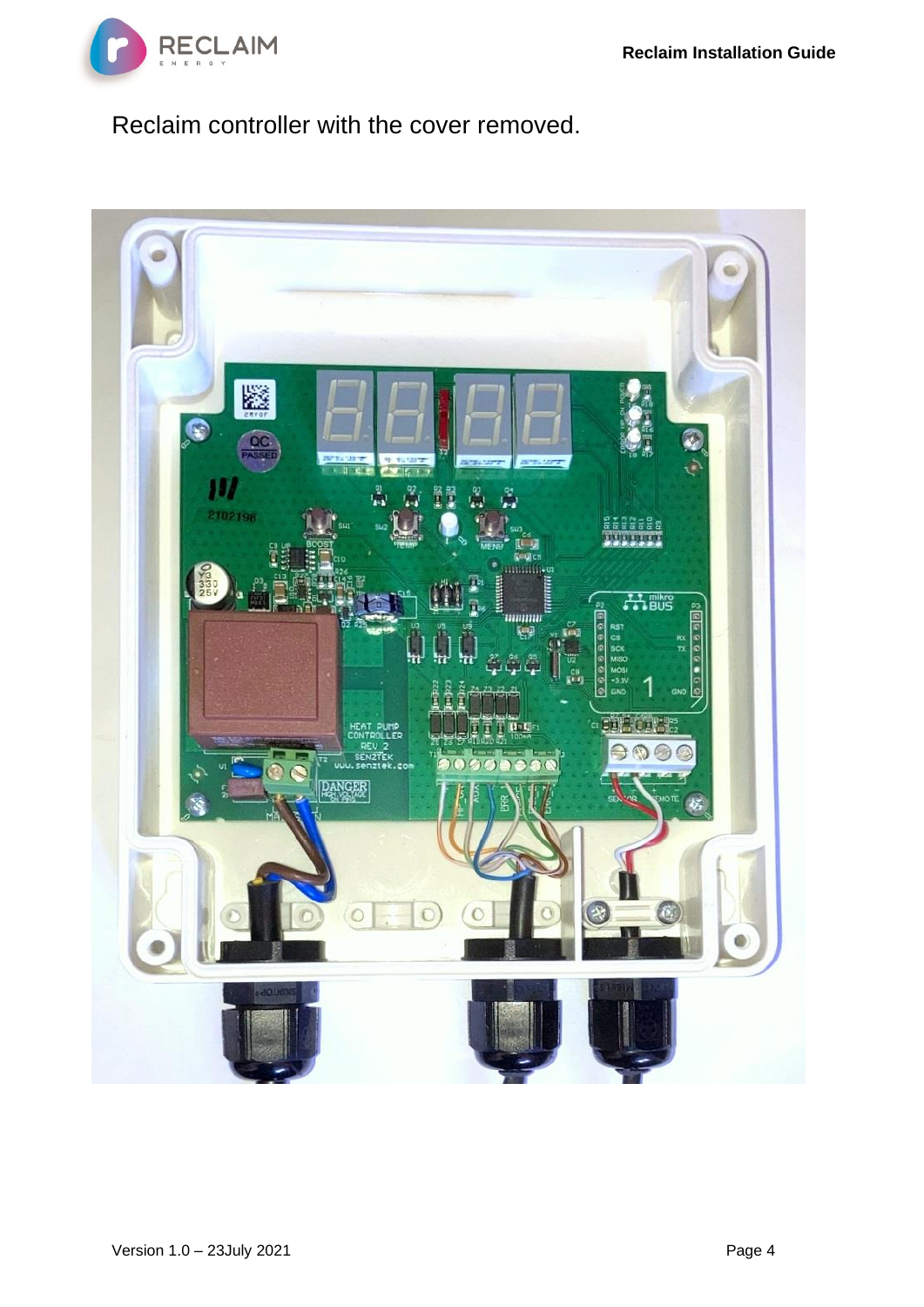



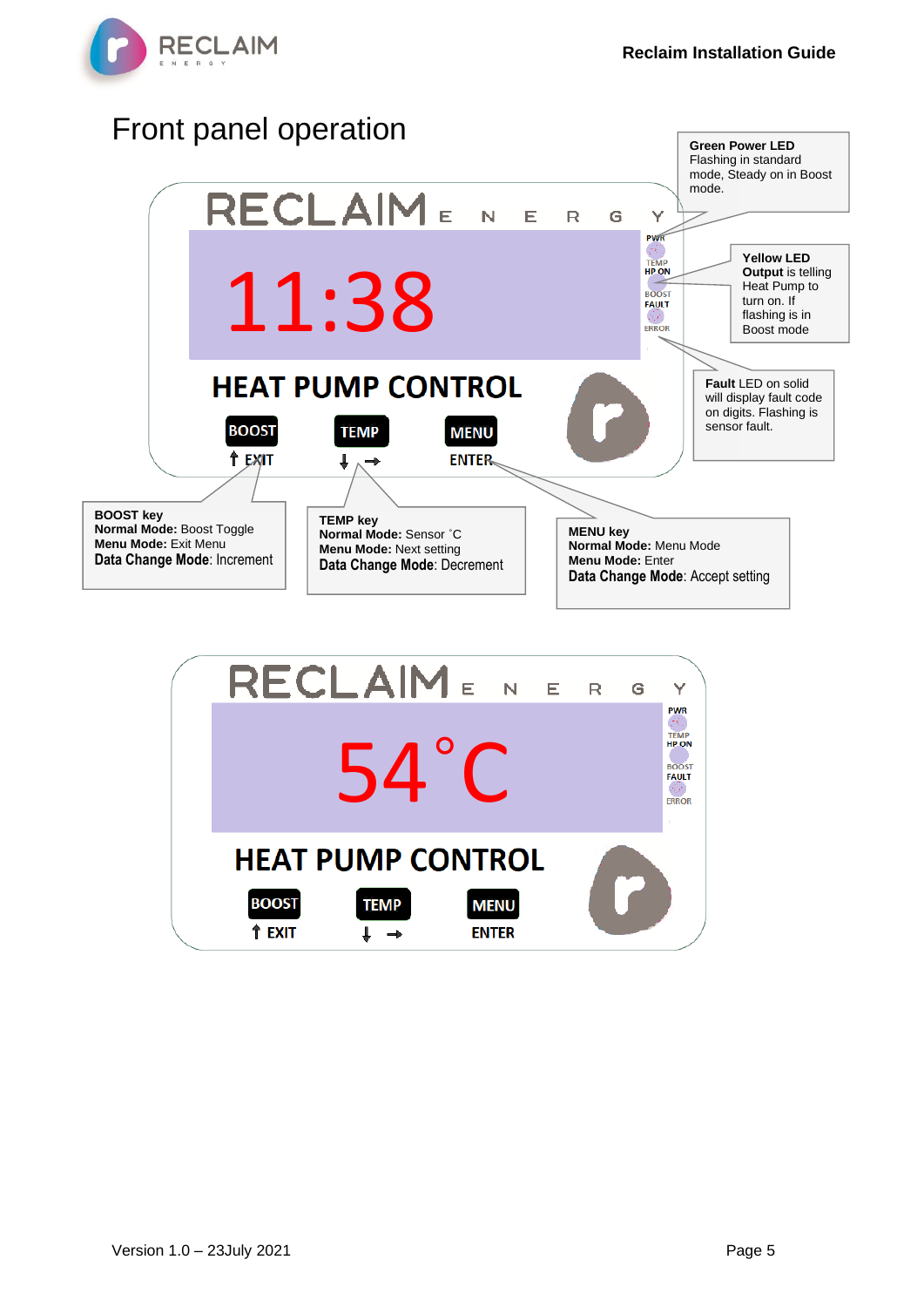

# **Modes of operation**

#### **Time control Mode:**

Temperature control mode can be enabled and disabled during certain periods within the 24 hour period, as set in the options page.

On entering the start time of an option, there will be a boost cycle initiated, then once at target temperature, will continue to reheat when the tank temperature falls below 'Ton'.

The user can select between permanent enable, four preset time periods, a remote input option or two user selectable fully adjustable time periods.

When the Time Control Mode is active the Power ON LED flashes.

## **Temperature Control Mode:**

On first start, the heat pump is turned on if the temperature is less than 59˚C (default).

On subsequent starts the heat pump is turned on when the temperature in the tank drops to the T-on setting (37˚C -default) and turns off when the temperature reaches the T-off setting (59˚C default). Both switch points have a fixed time delay of 3 seconds.

This mode is disabled if a faulty temperature sensor is detected (Eg-8 and Eg-9), although the boost mode is still operational.

There is an additional inbuilt time delay for the T-OFF temperature, called T-OFF Maintain time. The default is 0 minutes, but if set to 1 minute, then the T-OFF temperature must stay at the T-OFF value or greater for one minute(plus the 3 seconds), before the heat pump is turned off.

#### **Option1:**

Temperature only control mode.

#### **Option2:**

Temperature control starting at 22:00 and remain enabled for 9 hours.

#### **Option3:**

Temperature control starting at 00:00 (midnight) and remain enabled for 6 hours.

#### **Option4:**

Temperature control starting at 10:00 and remain enabled for 6 hours.

#### **Option5:**

User Settable

#### **Option6:**

Temperature control starting on contact closure on REMOTE input and remain enabled for duration of contact closure. Once contact is open, heating cycle will finish.

#### **Boost Mode:**

The Boost mode can also be turned on and off via a momentary press of the boost button. When activated, temperature control mode is enabled, as above, allowing the heat pump to turn on. The heat pump will remain on until the temperature reaches 59˚C (plus 3 seconds), or the 6 hour period has elapsed, whichever occurs first. The On Call LED will start flashing, indicating the heat pump has been turned on via Boost Mode. If inadvertently pressed, boost mode can be turned off by pressing the Boost button again.

Note that if a faulty temperature sensor is detected (eg-8 or eg-9), the Boost function will still operate, and turn the heat pump on for 6 hours.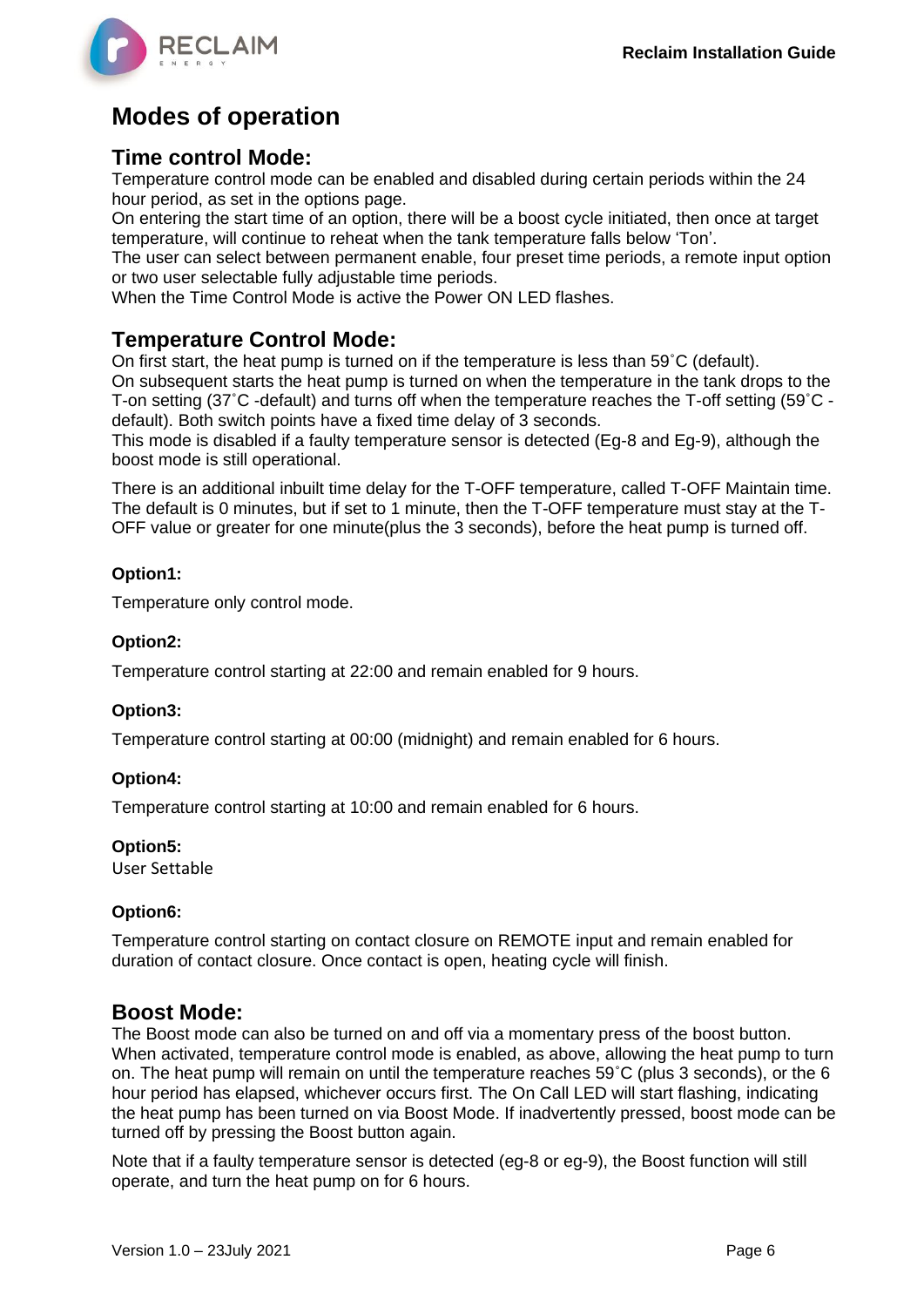

## **Heat Pump Faults:**

Should the heat pump unit go into fault, it will generate a fault code which this module will display.

- The Fault LED will turn on, and one of the following error codes will be displayed.
- Eg-1 Heat Pump Sensor error (not the controller sensor)
- Eg-2 Compressor error or Refrigerant shortage
- Eg-3 PCB error heat pump PCB faulty
- Eg-4 Circulation failure
- Eg-5 Pump error
- Eg-6 Fan Motor error
- Eg-7 Discharge temperature error
- Refer to heat pump manual for further information on the above.
- Eg-8 Tank Temperature sensor not detected (open circuit)
- Eg-9 Tank Temperature sensor fault (short circuit)

Note: Temperature control mode is disabled for Eg-8 and Eg-9 faults, however boost mode is still operational.

### **Heat Pump Purge Mode:**

On occasion the heat pump needs to be purged of air in the system.

To activate Purge Mode, perform the following steps:-

1. Ensure the module is in the Normal Display mode, displaying either Time of day, or Temperature.

- 2. Press and hold down the Menu button, for approximately 5 seconds.
- 3. The Display will commence flashing Purg
- 4. The heat Pump output will be disabled.
- 5. The Purge output will be enabled.
- 6. Purge mode will remain active for 5 minutes.
- 7. All menu and display modes are disabled during Purge Mode.
- 8. After 5 minutes has elapsed, the purge output will turn off.
- 9. All control functionality will resume.

Note: Purge mode can be turned off at any time, by again pressing and holding the menu button for 5 seconds.

Purge mode is automatically turned off if the module is currently displaying a heat pump error code.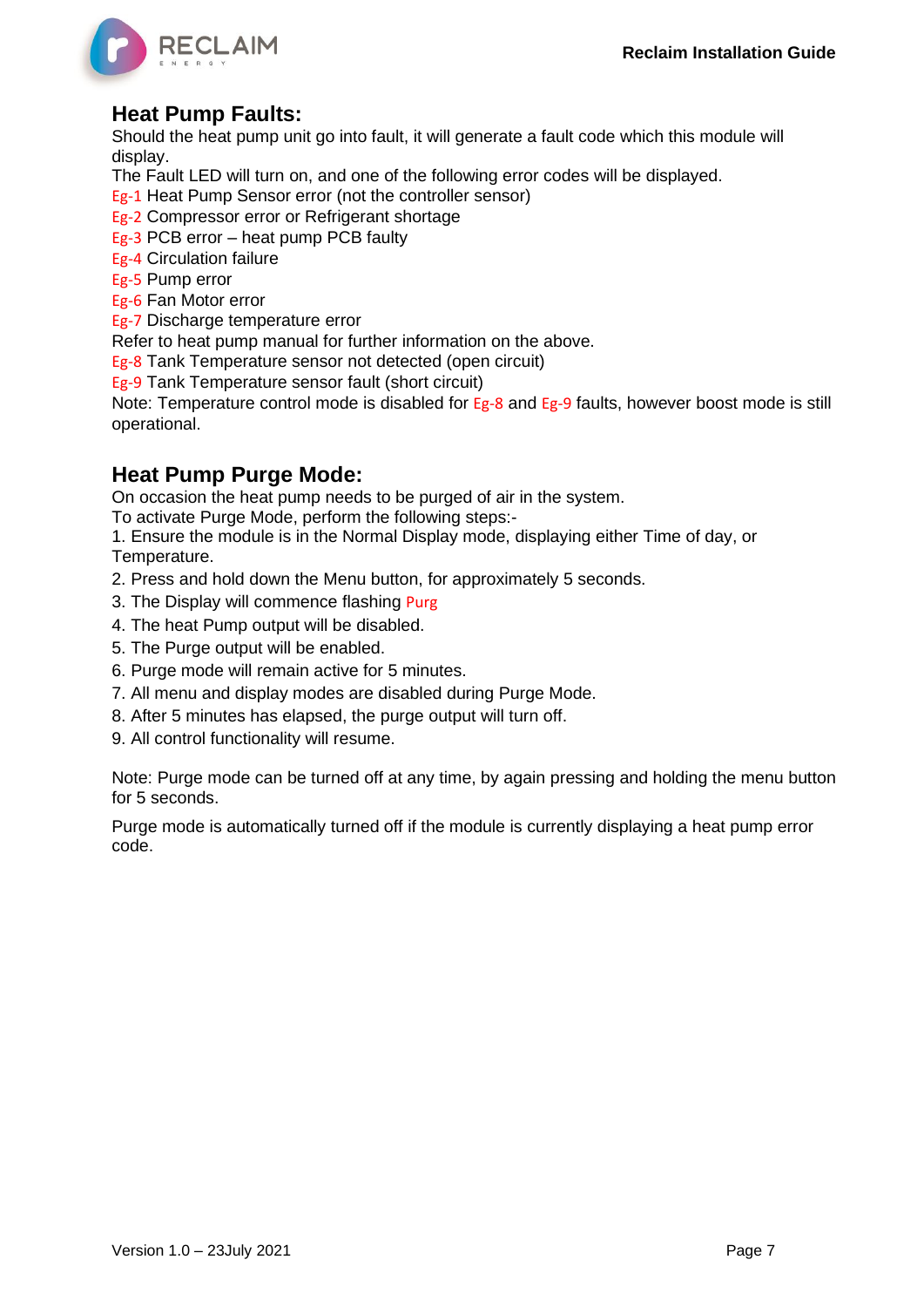



#### Example:

Setting the time

**Note:** There is a 12 second no button press timeout.

| 1. Press                    | <b>MENU</b><br><b>ENTER</b> | button, MEMu appears on display                                                                                                          |
|-----------------------------|-----------------------------|------------------------------------------------------------------------------------------------------------------------------------------|
| 2. Press $\frac{TEMP}{1+P}$ |                             | button, t1me appears on display                                                                                                          |
| 3. Press                    | <b>MENU</b><br><b>ENTER</b> | button, the time and ADJ alternatively flash on the display                                                                              |
|                             |                             | 4. Press $\frac{12005T}{T_{\text{EXIT}}}$ to <b>increase</b> the time or $\frac{T_{\text{EMP}}}{T_{\text{EMP}}}$ to <b>decrease</b> time |
|                             |                             | 5. When finished press $\frac{\text{MENU}}{\text{MENU}}$ t1me appears on display<br><b>CAITED</b>                                        |

6. Wait 12 seconds for menu timeout. New time will appear.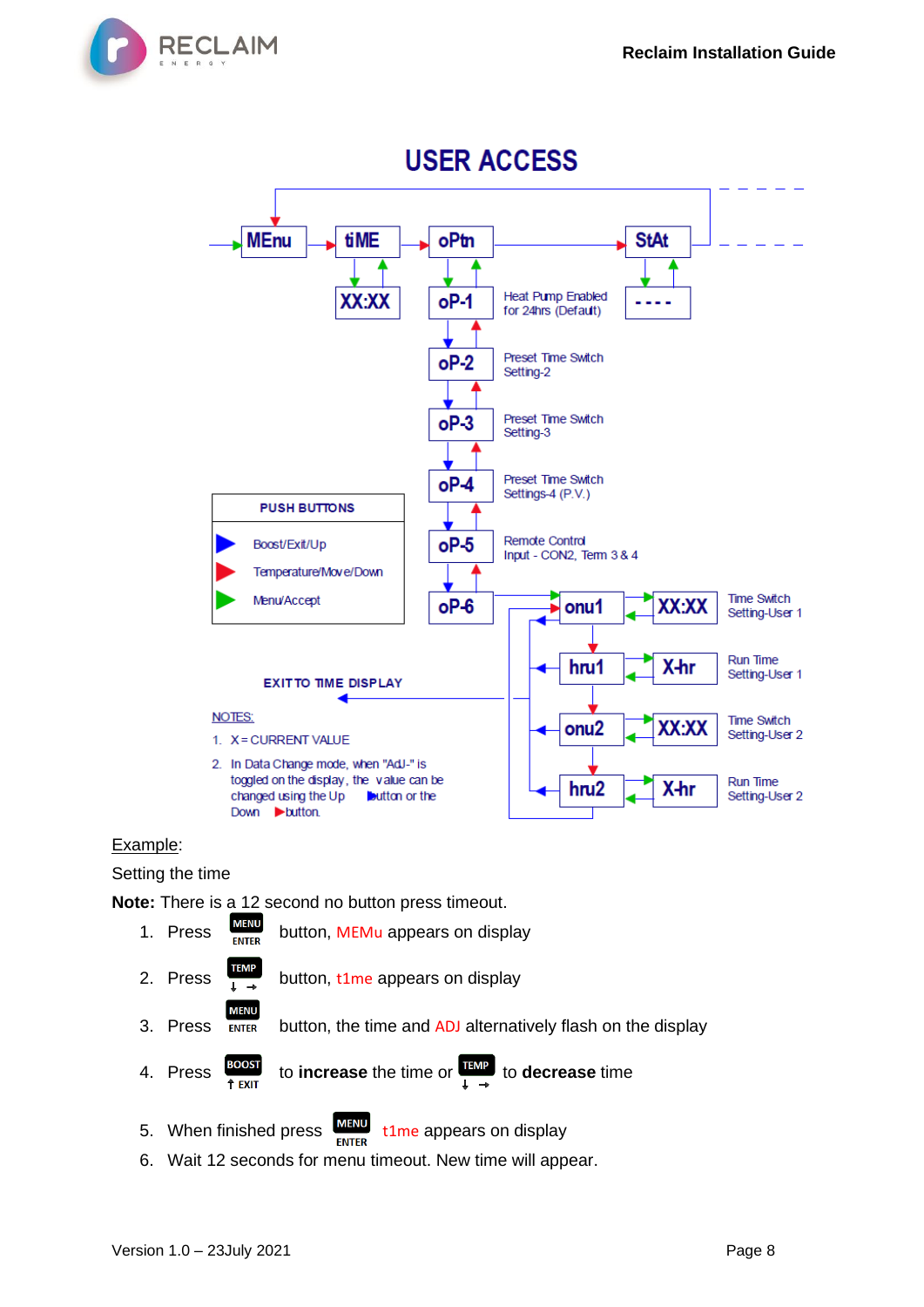

#### Example:

Changing an option – mode of operation

**Note:** There is a 12 second no button press timeout.

|                         |                                           | <b>ENTER</b>                                                              |
|-------------------------|-------------------------------------------|---------------------------------------------------------------------------|
| 12. When finished press |                                           | <b>MENU</b><br>optn appears on display                                    |
| 11. Press               | <b>BOOST</b><br><sup>†</sup> EXIT         | <b>TEMP</b><br>to increase the option number or<br>to decrease the option |
| 10. Press               | <b>MENU</b><br><b>ENTER</b>               | button, the option and ADJ alternatively flash on the display             |
| 9. Press                | <b>TEMP</b><br>$\downarrow$ $\rightarrow$ | button, opth appears on display                                           |
| 8. Press                | TEMP                                      | button, t1me appears on display                                           |
| 7. Press                | <b>MENU</b><br><b>ENTER</b>               | button, MEMu appears on display                                           |

13. Wait 12 seconds for menu timeout. New time will appear.

| <b>PARAMETER</b>                     | <b>DEFAULT</b> |
|--------------------------------------|----------------|
| <b>Control Option</b>                | # 1            |
| Turn On Value (tpon)                 | $37^{\circ}$ C |
| Turn Off Value (tpof)                | 59 °C          |
| On Timer #2 Time                     | 22:00          |
| Timer #2 Run Time                    | 9 hours        |
| On Timer #3 Time                     | 00:00          |
| Timer #3 Run Time                    | 6 hours        |
| On Timer #4 PV Time                  | 10:00          |
| Timer PV Run #4 Time                 | 6 hours        |
| <b>Boost Mode Run Time</b>           | 6 hours        |
| Legionella time cycle check          | 18 hours       |
| <b>Temperature OFF Maintain Time</b> | 0 minutes      |
| On Timer User-1 Time                 | 23:00          |
| <b>Timer Run User-1 Time</b>         | 6 hours        |
| On Timer User-2 Time                 | 12:00          |
| On Run User-2 Time                   | 0 hours        |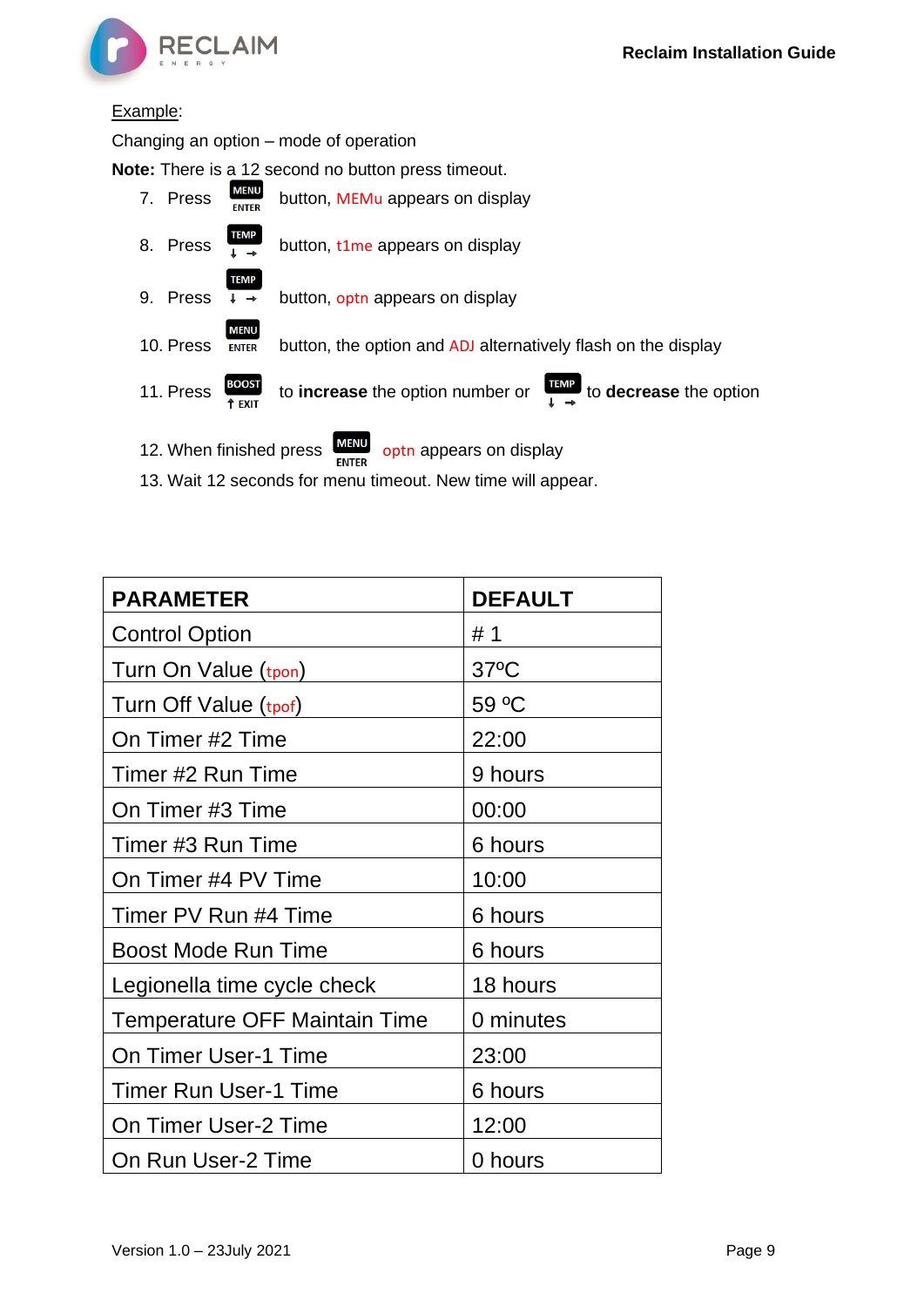

| <b>BioSafe</b>                    | If the sensor readings do not exceed the target BioSafe temperature (59 $^{\circ}$ C)<br>over the Biosafe time of 24 hours, a BioSafe heat cycle will be triggered.<br>Each reading above the target temperature will continuously reset the<br>BioSafe timer. BioSafe will use the sensor for control and will run every 24<br>hours to comply with AS 3498 Clause 7.1 (i) for Australia / New Zealand<br>regulations. |  |
|-----------------------------------|-------------------------------------------------------------------------------------------------------------------------------------------------------------------------------------------------------------------------------------------------------------------------------------------------------------------------------------------------------------------------------------------------------------------------|--|
| Lengthening<br><b>Sensor Wire</b> | The absolute maximum cable length is 100m (328 feet).                                                                                                                                                                                                                                                                                                                                                                   |  |
|                                   | Over 20m (66 feet), care must be taken to avoid electrical interference being<br>picked up. In noisier electrical environments, screened cable may be<br>required. Firmly attach wires to each other by either soldering (heat-shrink<br>over each joint) or by quality screw terminals. Joints must be kept dry.                                                                                                       |  |
| Replacing a                       | Remove the mains power supply.                                                                                                                                                                                                                                                                                                                                                                                          |  |
| <b>Sensor</b>                     | 1. Remove the four screws that hold the lid on.                                                                                                                                                                                                                                                                                                                                                                         |  |
|                                   | 2. Unscrew the damaged sensor from the terminal block.                                                                                                                                                                                                                                                                                                                                                                  |  |
|                                   | Loosen the cable gland for the sensor leads.<br>3.                                                                                                                                                                                                                                                                                                                                                                      |  |
|                                   | Carefully pull the wire back through the opening in the bottom case.<br>4.                                                                                                                                                                                                                                                                                                                                              |  |
|                                   | 5.<br>Thread the new sensor wire back through where the old one came from.                                                                                                                                                                                                                                                                                                                                              |  |
|                                   | Place the wires of the new sensor into the terminal block where the old<br>6.<br>sensor came from.                                                                                                                                                                                                                                                                                                                      |  |
|                                   | 7. Do not allow the sensor cable to come within 10mm of the high voltage<br>components inside the enclosure. Tighten the cable clamp.                                                                                                                                                                                                                                                                                   |  |
|                                   | 8. Replace the lid, replace the four screws and tighten.                                                                                                                                                                                                                                                                                                                                                                |  |
|                                   | 9. Reconnect the Reclaim controller and turn on the power.                                                                                                                                                                                                                                                                                                                                                              |  |
|                                   | 10. Check that the sensor is reading correctly.                                                                                                                                                                                                                                                                                                                                                                         |  |
| Cancar                            | The table below has the correct resistance values of the sensor of different                                                                                                                                                                                                                                                                                                                                            |  |

#### **Sensor Resistances** The table below has the correct resistance values of the sensor at different temperatures. The sensor must be removed from the controller to measure these values correctly

| <b>Sensor Resistances</b> |                         |                                                             |
|---------------------------|-------------------------|-------------------------------------------------------------|
| <b>Temperature</b>        | Resistance in $k\Omega$ | A 'short' circuit can be                                    |
| $0^{\circ}$ C             | 27.25                   | caused by the sensor wires<br>being connected together.     |
| $25^{\circ}$ C            | 10.00                   | Check the wires are not                                     |
| $50^{\circ}$ C            | 4.162                   | partially cut and that moisture                             |
| $75^{\circ}$ C            | 1.925                   | is not getting into the sensor<br>causing corrosion.        |
| $100^{\circ}$ C           | 0.973                   | An 'open' circuit can be                                    |
| Above 300°                | $-.050$                 | caused by the sensor wires<br>being broken, cut or corroded |
| Below -40°C               | >200                    | due to water ingress of the<br>outer cable sheath           |